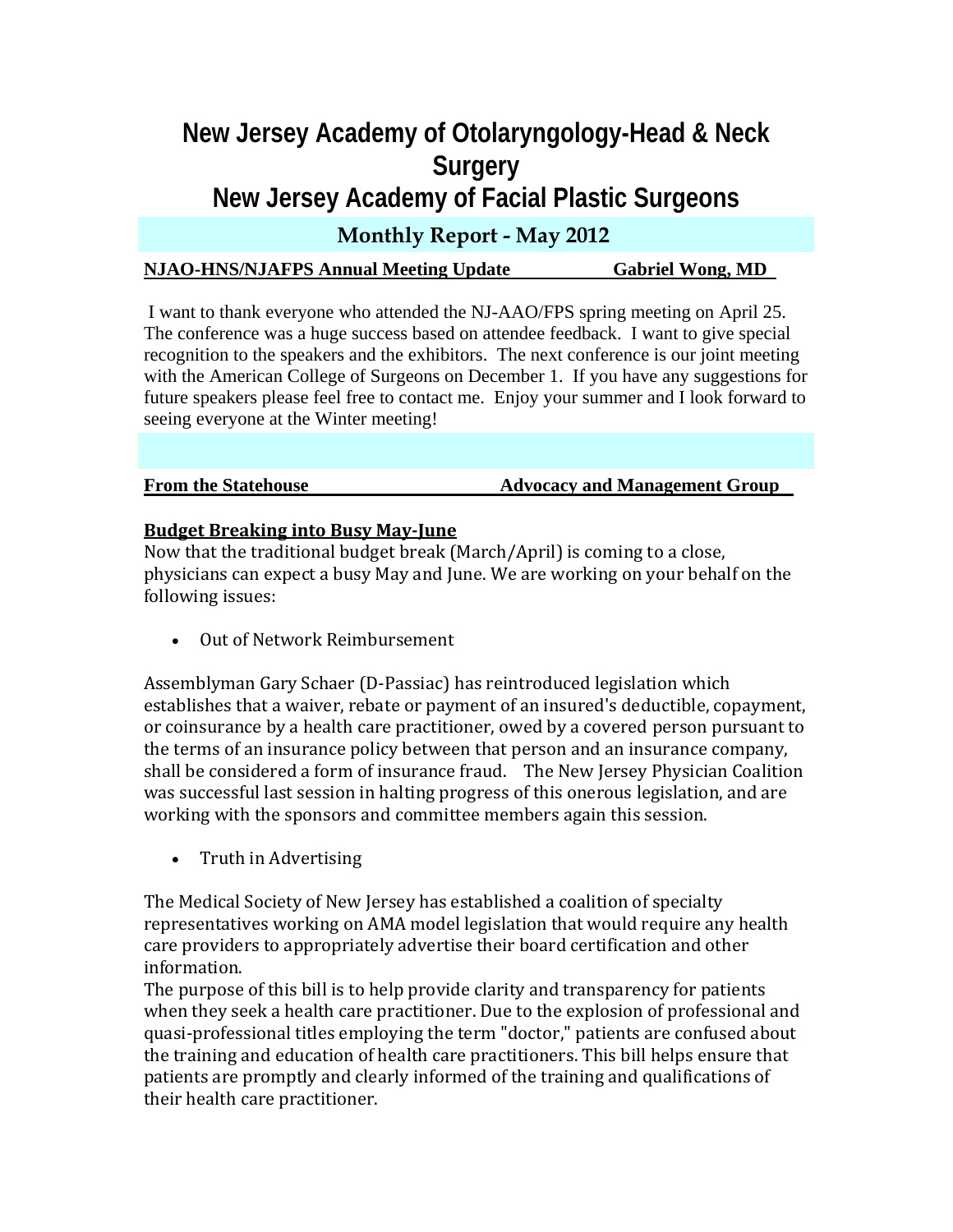• Ambulatory Surgery Center Licensure

Discussions are taking place with sponsors of legislation (vetoed last session by Gov. Christie) regarding licensure, accreditation and taxing of ambulatory surgery centers.

• Health Insurance Exchange

Gov. Chris Christie appears unlikely to sign a bill (A‐2171/A‐1319) narrowly approved this month by Democratic lawmakers that would establish a state health insurance exchange, a key part of national health‐care reform designed to go into effect in 2014.

Christie reiterated that he won't expend state funds to implement federal health‐ care reforms in New Jersey unless it is deemed constitutional. The bill would pay five public members of the exchange's board \$50,000 each, and the board would then hire and pay an executive director to head a newly created exchange. The exchange, which has been created in numerous states already, would determine how insurance coverage would be offered in New Jersey.

• PIP Regulations

The New Jersey Department of Banking and Insurance has issued a notice of proposed substantial changes to the Personal Injury Protection regulations.

The original regulation was proposed Aug. 1, 2011. Due to the large volume of comments received, the Department of Banking and Insurance decided to make substantive changes, which triggered a further comment period that ended April 21, 2012.

### Changes include:

· A new, separate fee schedule for hospital outpatient departments, the Hospital Outpatient Surgical Facility. Previously ASCs and HOPD were lumped together on the same fee schedule. This new HOSF includes procedures that are not payable if performed at ASCs, and the rates are higher.

· Deletion of 117 procedure codes performed by neurosurgeons and spine surgeons from the physician fee schedule. These will now be paid UCR for the professional fee. Some remain on the Outpatient Surgical Facility and HOSF schedules, so the facility would be reimbursed per fee schedule.

Numerous physician specialties who treat auto accident victims filed comments with the Department.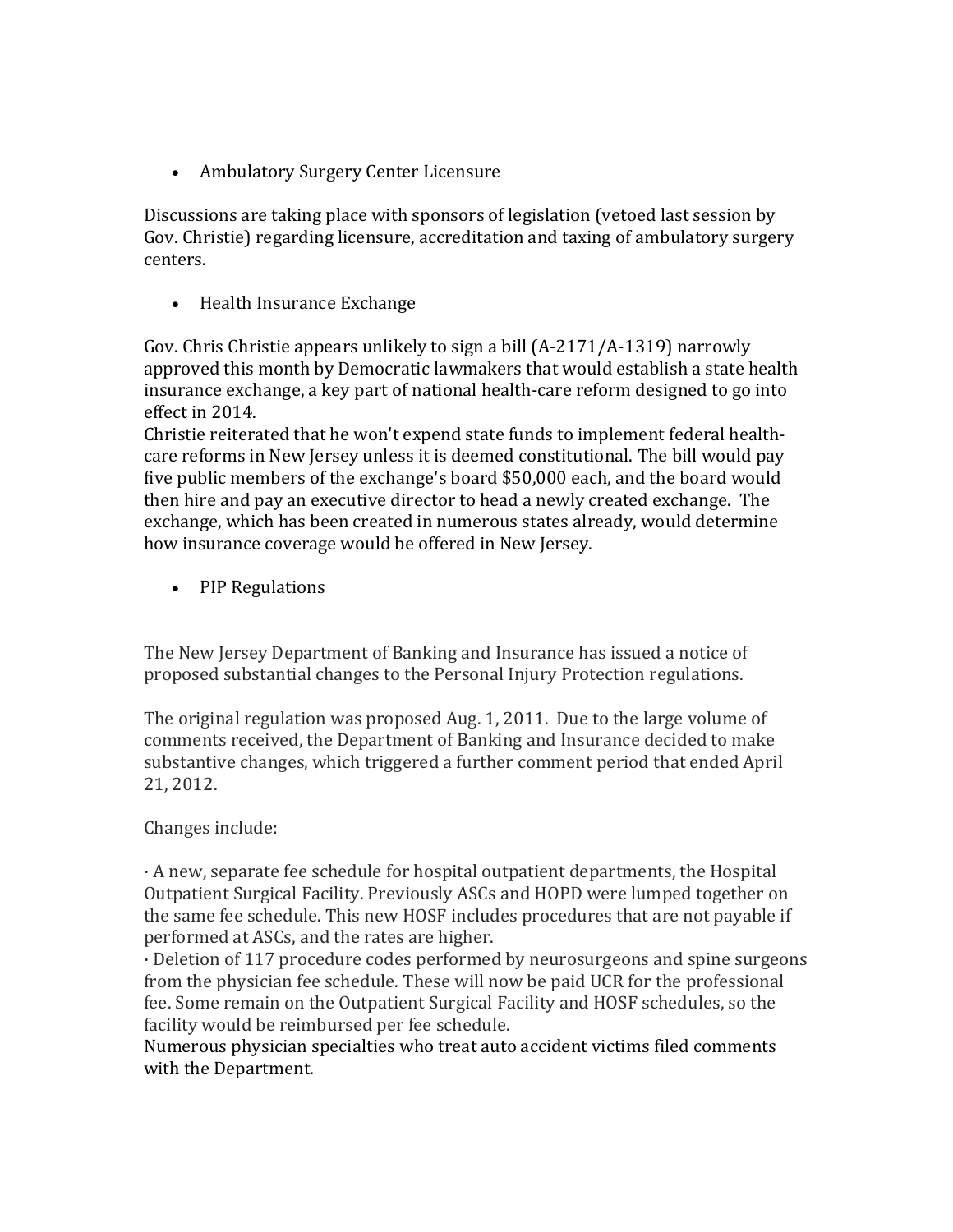## **Support Lawmakers who Support Physicians**

AMG has begun its series of fundraisers to support key legislative leaders who support the physician community. On April 16, we hosted an event for the Assembly Majority leaders. Many physicians, representing numerous specialties, attended.

The second event ‐ WEDNESDAY, MAY 9 ‐ will host Senate Budget Committee Chairman, Paul Sarlo (D‐Wood‐ridge). Join your physician colleagues at this important event ‐ 5:30 pm to 6:30 pm, at Forsgate Country Club, Jamesburg. For more information, call Jessica Frasco at 609‐392‐7553 or email her at jessica@amg101.com.

# **Thank you to the 2012 Annual Meeting Exhibitors!**

Accurate Medical Billing Bollinger Insurance Conventus Inter-Insurance Exchange Independent Med Reps Katronix Pharmaceuticals MD Advantage Medicis Nixon Uniform Service and Medical Wear NJ Pure WB Mason Co.

**Schoppmann, PC**

**Legal Report Kern Augustine Conroy &**

**Agencies to Implement Regulatory Reform Measures:**The NJ Division of Consumer Affairs (DCA) has adopted a rule that authorizes the DCA and all of its boards and committees (including professional licensing boards and committees) to waive specific regulatory requirements, for reasons of undue hardship (economic or otherwise), at the timely request of the regulated person or business, so long as the waiver is consistent with the underlying purpose of the DCA's laws and rules. The rule also allows the agency, under certain circumstances, to waive its rules in a particular case on its own initiative. A related rule adoption directs state agencies to "take action to cultivate an approach to regulations that values performance-based outcomes and compliance, over the punitive imposition of penalties for technical violations that do not result in negative impacts to the public health, safety or environment." That new rule encourages the agencies, boards and committees to pursue measures to encourage compliance with the agency's rules rather than seek disciplinary sanctions or penalties. The new rules became effective April 16, 2012, and implement certain provisions of Governor Christie's 2010 Executive Order directing implementation and adherence to "Common Sense Principles" concerning regulatory burdens. View the new rules, and commentary, at: http://www.njconsumeraffairs.gov/adoption/dcaado\_041612.htm.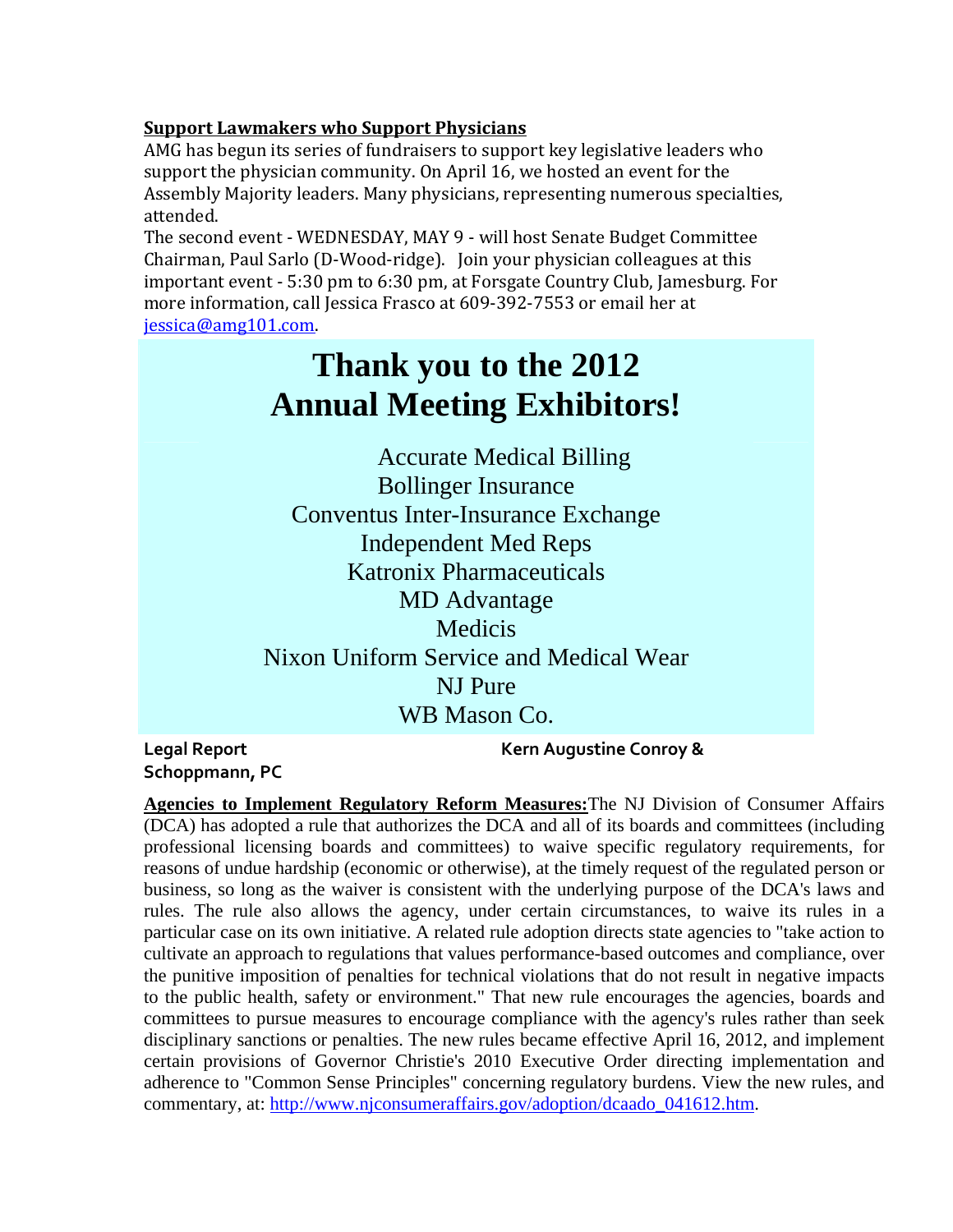**NLRB Poster Delayed Indefinitely:** The National Labor Relations Board's (NLRB) jurisdiction is broad and covers most non-government employers. Included are private sector employers whose activity in interstate commerce exceeds a minimal level which, for medical offices, is defined as having a gross annual volume of business of \$250,000 or more. Under an NLRB rule, employers are required to post a notice advising employees of their rights under the National Labor Relations Act, even if the employer does not have union employees. The rule was to be effective in November 2011. Ongoing court challenges have continually delayed the posting, however, with the latest posting deadline having been scheduled for April 30, 2012. Now, because one federal district court has ruled that the agency has authority to issue the rule and another federal district court has ruled the opposite, the D.C. Circuit Court of Appeals has temporarily enjoined the NLRB rule. As a result, the rule will not be enforced until the legal challenge is resolved. If the rule ultimately is upheld, covered practices must post the notice, which can be found at: http://www.nlrb.gov/faq/poster.

**FAIR Health Launches Medicare Compare:**FAIR Health, an independent, not-for-profit corporation created to establish and maintain a new database to help insurers determine their reimbursement rates for out-of-network charges and provide patients with a clear, unbiased explanation of the reimbursement process, has launched FH Medicare Compare, a free web-based tool designed to help consumers better understand their out-of-pocket medical costs if their insurers base out-of-network reimbursement on the Medicare fee schedule. The tool is available on the FH Medical Cost Lookup webpage: www.fairhealthconsumer.org/medicalcostlookup. Many private health plans base out-of-network reimbursement rates on a percentage of Medicare fees, generally 110% to 140% of Medicare fees. An insurer's switch from a usual, customary and reasonable (UCR) reimbursement methodology to Medicare-based rates often means the insurer's reimbursement decreases, leaving the consumer to pay more out-of-pocket costs. The Medicare Compare feature enables consumers to look up Medicare-based reimbursement for a specific procedure and "compare" Medicare and UCR-based amounts side by side.

**Novitas Solutions takes over Highmark Job and Much More:** In March 2012, Novitas Solutions began the transition for taking over as the Medicare Administrative Contractor for Jurisdiction 12, which includes Pennsylvania, New Jersey, Delaware, Maryland, and the District of Columbia (and some counties in Virginia). In addition, Novitas Solutions is transitioning in as the Medicare Administrative Contractor for Jurisdiction H, which includes Arkansas, Colorado, Louisiana, Mississippi, New Mexico, Oklahoma, and Texas, and claims processing for Indian Health Service/Tribal Providers. Novitas also administers the national Section 1011 contract for CMS. Section 1011 is the program for federal reimbursement of emergency health services furnished to undocumented aliens. The new Novitas Solutions website is www.novitassolutions.com and frequently asked questions/answers can be found at: https://www.novitas-solutions.com/partb/info-alerts.html.

**Second Round: Physician-Pharmacist Drug Therapy Collaboration:** The NJ State Board of Medical Examiners and the NJ Board of Pharmacy are jointly re-proposing new rules that establish standards of practice for physicians and pharmacists who wish to enter into collaborative practice agreements for the management of patients' drug related therapies. The Pharmacy Practice Act authorizes the Boards to jointly promulgate rules that allow physicians and pharmacists in the